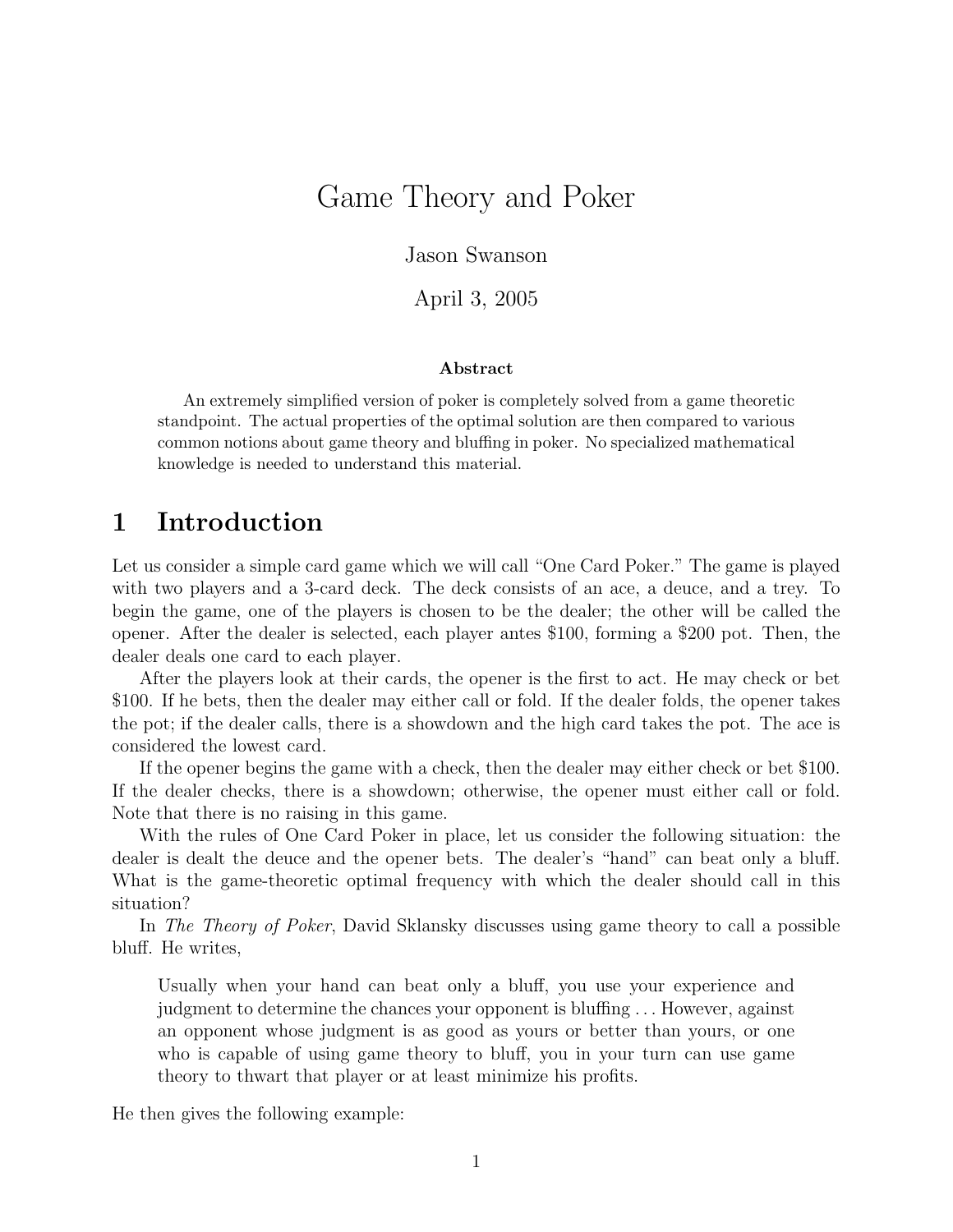If your opponent bets \$20 to win \$100, he is getting 5-to-1 on a bluff. Therefore, you make the odds 5-to-1 against your folding. That is, you must call five times and fold once.

Motivated by this, let us return to our example. The dealer has the deuce and can beat only a bluff. The opener has bet \$100 into a \$200 pot, giving him 2-to-1 on a bluff. We might therefore think that the dealer should call twice and fold once. Or, in other words, the dealer should call with his deuce with probability  $\frac{2}{3}$ . As we will see, however, this is wrong. The game-theoretic optimal frequency with which the dealer should call with the deuce is  $\frac{1}{3}$ .

Another interesting example is the following: the dealer is dealt the ace and the opener checks. Should the dealer bluff? If the opener holds the trey, then a bluff is futile, but if the opener holds the deuce, then a bluff might work. Suppose that the dealer knows that the opener will always come out betting when he holds the trey. Then since the opener checked here, the dealer can be certain that the opener holds the deuce. In this situation, what is the game-theoretic optimal frequency with which the dealer should bluff?

Again, let us return to the examples in The Theory of Poker:

when I bet my \$100, creating a \$300 pot, my opponent was getting 3-to-1 odds from the pot. Therefore my optimum strategy was . . . [to make] the odds against my bluffing 3-to-1.

Since the dealer will always bet with the trey in this situation, he should bluff with the ace 1  $\frac{1}{3}$  of the time in order to make the odds 3-to-1 against a bluff.

But the analysis in this example began with the supposition that the opener will always bet when he holds the trey. What if the opener is a tricky player who will sometimes check with the trey, trying to goad the dealer into bluffing? Or, for that matter, what if the opener has the peculiar habit of never betting when he holds the trey? If he also checks whenever he holds the deuce, then what can the dealer conclude? The dealer is holding the ace and the opener has checked. Half the time, the opener will have the trey and a bluff is futile. The other half of the time, the opener will hold the deuce, and  $\frac{1}{3}$  of those times, the dealer ought to bluff. So perhaps, against this opponent, the optimal frequency with which the dealer should bluff is  $\frac{1}{6}$ .

But again, as we will see, this is wrong. The dealer's game-theoretic optimal bluffing frequency is  $\frac{1}{3}$ , regardless of how often the opener checks with the trey. In fact, if the dealer tries bluffing only  $\frac{1}{6}$  of the time, there is a strategy that the opener can employ – a strategy which involves *always checking with the trey –* that capitalizes on this mistake.

Finally, let us consider one last example before solving One Card Poker and answering all our questions. Consider the situation in which the opener is dealt the deuce. He checks and the dealer bets. His hand can beat only a bluff. What is the optimal frequency with which he should call this bet? Should he call  $\frac{2}{3}$  of the time, as suggested by the excerpt from The Theory of Poker? Or should he call  $\frac{1}{3}$  of the time, as he would if faced with the same situation as the dealer?

As we will see, there is no unambiguous answer to this question. For example, it may be optimal for the opener to call here  $\frac{2}{3}$  of the time, but only if he never checks with the trey and bluffs with the ace  $\frac{1}{3}$  of the time. On the other hand, it may be optimal for the opener to call in this situation, say, 19 times out of 30, but only if he checks with the trey 10% of the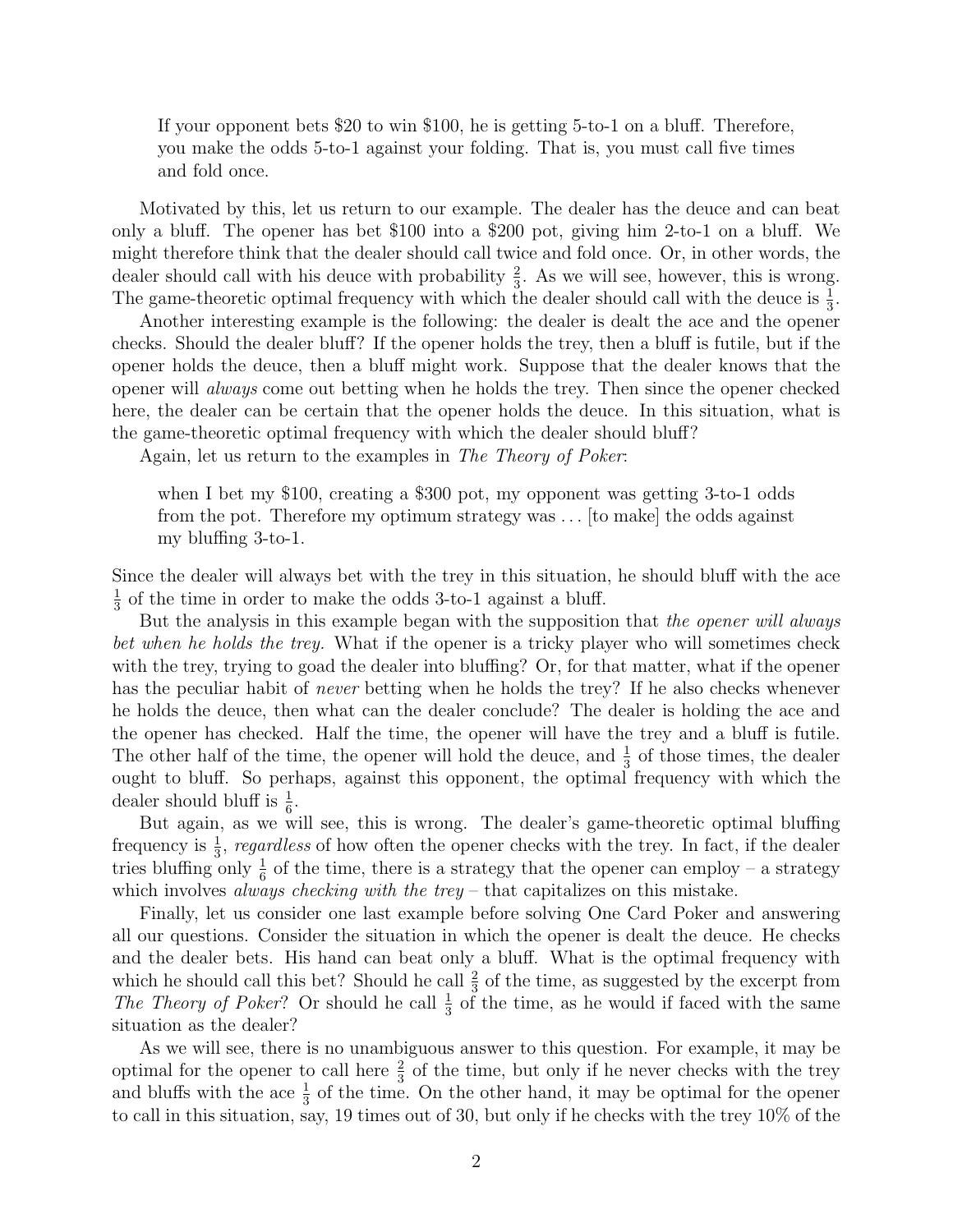time and bluffs with the ace 30% of the time. So we see here a somewhat counter-intuitive example where the optimal play for the opener depends not only on the current situation, but also on how he would have responded if the situation were different. After all, if this one hand is the only hand these two players will ever play with each other, then why should it matter that the opener intended to check with the trey 10% of the time? He was never and will never be dealt a trey!

### 2 Obvious Plays and Stupid Mistakes

We now want to analyze One Card Poker using game theory. What this means is that we will consider a group of strategies for the opener and a group of strategies for the dealer. From these groups, we will try to find strategies which are "optimal" in a certain sense. But it would definitely be a waste of time if any part of that analysis were devoted to concluding that one should never fold a trey, or that one should never call a bet with an ace. For this reason, let us devote this section to enumerating the Stupid Mistakes in One Card Poker. We will thereafter assume that the players do not make these Stupid Mistakes. This will allow us to reduce the sizes of the groups of strategies we must consider.

Stupid Mistake No. 1: Folding the trey. We will assume that neither player will ever fold the trey.

Stupid Mistake No. 2: Calling with the ace. We will assume that neither player will ever call a bet while holding the ace.

Stupid Mistake No. 3: Checking with the trey "in position." We will assume that if the dealer holds the trey and the opener checks, then the dealer will automatically bet.

Stupid Mistake No. 4: Betting with the deuce. If a player bets with the deuce, then according to the other Stupid Mistakes, his opponent will fold the ace and call with the trey. If the dealer holds the deuce and is checked to, then checking and betting have the same effect when the opener holds the ace, but betting loses an additional \$100 when the opener holds the trey. Similarly, when the opener holds the deuce, checking with the intention of calling a bet has the same effect as betting when the dealer holds the trey, but wins additional money when the dealer holds the ace and decides to bluff. So there is always a better option than betting the deuce. Betting the deuce is a no-win situation for the bettor, and we will assume that neither player will bet the deuce.

# 3 Strategic Plays and Expected Value

Given that the players will flawlessly avoid the Stupid Mistakes, they now have a limited number of choices. The dealer must decide how frequently he will bluff with the ace when the opener checks, and he must decide how frequently to call with the deuce when the opener bets. Let us denote these probabilities by  $q_1$  and  $q_2$ , respectively.

As for the opener, he has three decisions. He must decide how frequently to bet out as a bluff when he holds the ace. Call this  $p_1$ . He must decide how frequently to call with the deuce when the dealer bets. Call this  $p_2$ . And finally, he must decide how frequently to bet out with the trey. Call this  $p_3$ . Note that it is not an obvious play to choose  $p_3 = 1$ . If, for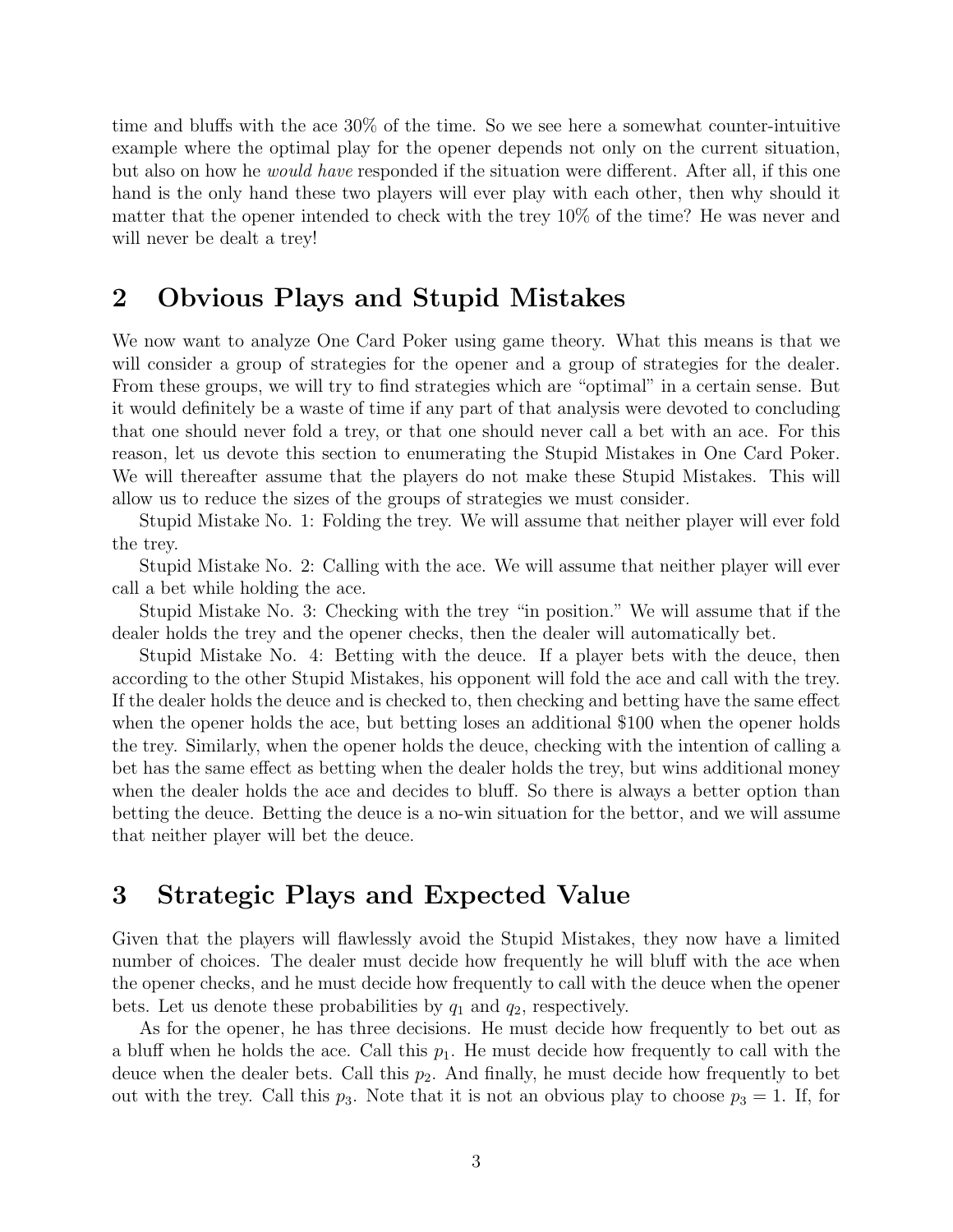example, the opener held the trey, and he somehow knew that the dealer held the ace, then the only correct play would be to check.

To summarize,  $p_1$  is the probability the opener bluffs with the ace,  $p_2$  is the probability the opener calls with the deuce,  $p_3$  is the probability the opener bets with the trey,  $q_1$  is the probability the dealer bluffs with the ace, and  $q_2$  is the probability the dealer calls with the deuce.

We now want to use these values to compute the opener's *post-ante* expected value  $(EV)$ . What this means is that we will regard the \$200 pot, which was created by the antes, as belonging to neither player. So, for example, if the opener checks, the dealer bets, and the opener folds, then we regard this as a \$200 win for the dealer and a \$0 win (or loss) for the opener. After computing the opener's post-ante EV, it will be a simple matter to convert this into a pre-ante EV; that is, the opener's EV for the entire hand, including his original \$100 ante.

There are three possible non-zero post-ante results for the opener. Either he loses \$100, wins \$200, or wins \$300. We will begin by computing the probabilities of each of these outcomes.

Case 1: the opener has the ace, the dealer has the deuce. In this case, the opener loses \$100 if he bluffs and is called. This happens with probability  $p_1q_2$ . He wins \$200 if he bluffs and the dealer folds. This has probability  $p_1(1 - q_2)$ . He cannot win \$300.

Case 2: the opener has the ace, the dealer has the trey. Here, the opener can only lose \$100, which happens whenever he tries to bluff. The probability of this is  $p_1$ .

Case 3: the opener has the deuce, the dealer has the ace. In this case, the opener checks. With probability  $1 - q_1$ , the hand is checked through and the opener wins \$200. With probability  $q_1p_2$ , the dealer bluffs and gets called, and the opener wins \$300. The opener cannot lose \$100.

Case 4: the opener has the deuce, the dealer has the trey. The opener cannot win anything. He loses \$100 when he calls the dealer's bet with probability  $p_2$ .

Case 5: the opener has the trey, the dealer has the ace. Here, the opener wins \$300 when he checks and the dealer bluffs. This has probability  $(1-p_3)q_1$ . Otherwise, with probability  $1 - (1 - p_3)q_1$ , the opener wins \$200.

Case 6: the opener has the trey, the dealer has the deuce. Here, the opener wins \$300 when he bets and the dealer calls. This has probability  $p_3q_2$ . Otherwise, with probability  $1 - p_3q_2$ , the opener wins \$200.

Since each of these cases has probability  $\frac{1}{6}$ , we can combine them to see that the opener loses \$100 (cases 1, 2, and 4) with probability

<span id="page-3-1"></span><span id="page-3-0"></span>
$$
Q_1 = \frac{1}{6}(p_1q_2 + p_1 + p_2),
$$
\n(1)

he wins \$200 (cases 1, 3, 5, and 6) with probability

$$
Q_2 = \frac{1}{6}(p_1(1 - q_2) + 1 - q_1 + 1 - (1 - p_3)q_1 + 1 - p_3q_2)
$$
  
=  $\frac{1}{6}(p_1 - p_1q_2 + 3 - 2q_1 + p_3q_1 - p_3q_2),$  (2)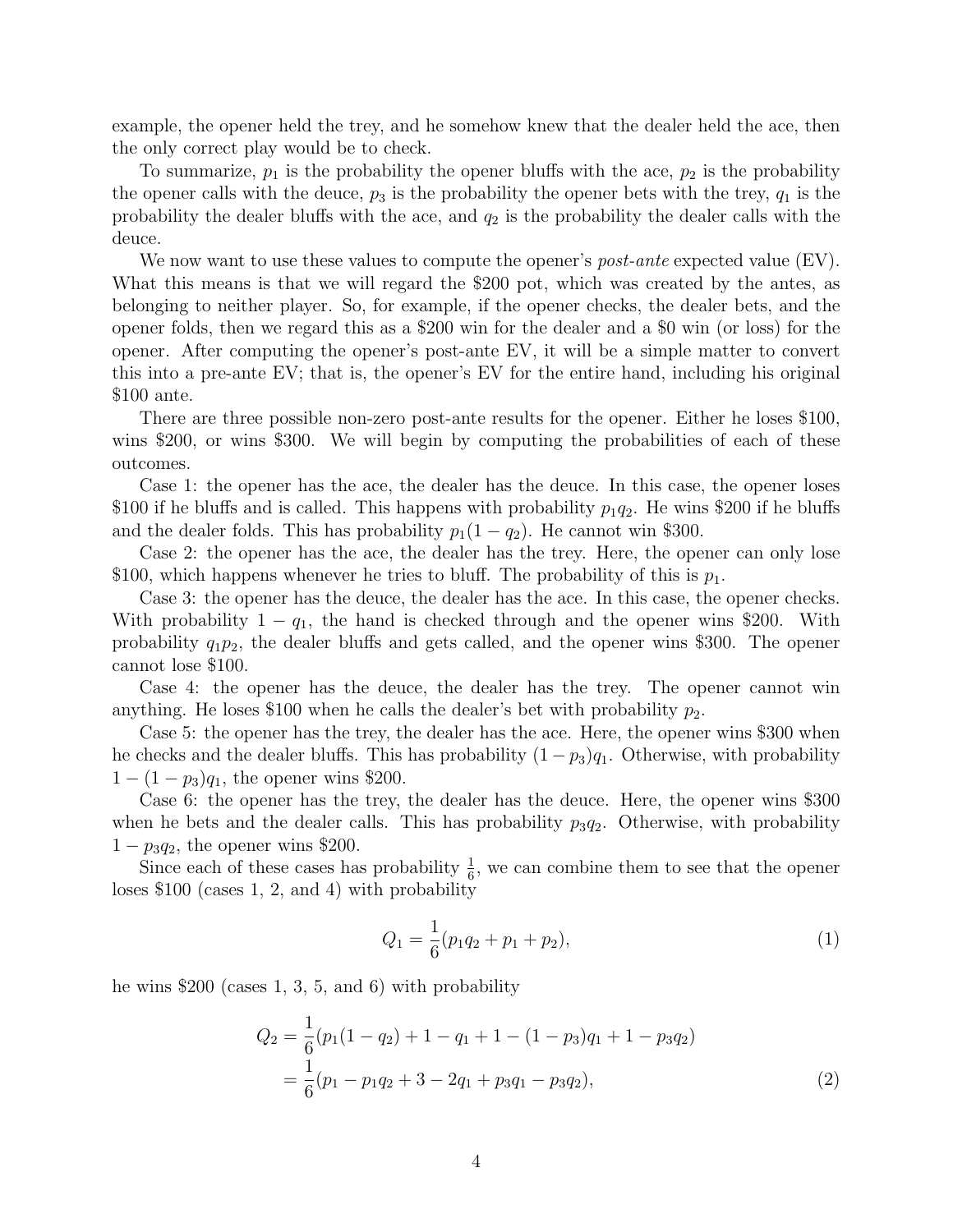and wins \$300 (cases 3, 5, and 6) with probability

$$
Q_3 = \frac{1}{6}(q_1p_2 + (1 - p_3)q_1 + p_3q_2)
$$
  
=  $\frac{1}{6}(p_2q_1 + q_1 - p_3q_1 + p_3q_2).$  (3)

This gives him a post-ante EV of

<span id="page-4-0"></span>
$$
-Q_1 + 2Q_2 + 3Q_3,
$$

where one unit of EV represents a \$100 average win per hand.

If we want to include his ante, then, in each of these cases, we must reduce his final outcome by \$100. Also, we must acknowledge that, with probability  $1 - (Q_1 + Q_2 + Q_3)$ , he loses his original ante of \$100. This gives him a total EV for the entire hand of

$$
-2Q_1 + Q_2 + 2Q_3 - (1 - Q_1 - Q_2 - Q_3),
$$

which simplifies to

<span id="page-4-1"></span>
$$
-Q_1 + 2Q_2 + 3Q_3 - 1.\tag{4}
$$

#### 4 Game Theory Analysis

In a way, the idea behind game theory is very basic. In this case, we simply want to understand how the players' choices of the  $p$  and  $q$  values affect their EVs. To accomplish this, we will need to simplify and rewrite the expressions derived in the previous section. Plugging  $(1)$ ,  $(2)$ , and  $(3)$  into  $(4)$ , we find that the opener's total EV for the entire hand is

$$
\frac{1}{6}(-p_1q_2-p_1-p_2)+\frac{1}{6}(2p_1-2p_1q_2+6-4q_1+2p_3q_1-2p_3q_2)+\frac{1}{6}(3p_2q_1+3q_1-3p_3q_1+3p_3q_2)-1,
$$

which simplifies to

$$
\frac{1}{6}(-3p_1q_2+p_1-p_2-q_1-p_3q_1+p_3q_2+3p_2q_1).
$$

In order to make use of this, it will be convenient to rewrite this as

<span id="page-4-2"></span>
$$
\frac{1}{6}[p_1(1-3q_2)+p_2(3q_1-1)+p_3(q_2-q_1)-q_1]
$$
\n(5)

and also as

<span id="page-4-3"></span>
$$
\frac{1}{6}[q_1(3p_2 - p_3 - 1) + q_2(p_3 - 3p_1) + (p_1 - p_2)].
$$
\n(6)

From [\(5\)](#page-4-2), we see that something special happens when  $q_1 = q_2 = \frac{1}{3}$  $\frac{1}{3}$ . In this case, the opener's EV is simply  $-\frac{1}{18}$ , and this *does not depend* on the opener's choices of the numbers  $p_1, p_2$ , and  $p_3$ . If the dealer chooses these q-values, then the dealer is *indifferent* as to how the opener plays the game. The dealer's EV will be  $\frac{1}{18}$ , regardless of how the opener plays. For this reason, we will refer to  $q_1 = q_2 = \frac{1}{3}$  $\frac{1}{3}$  as the dealer's "indifferent strategy."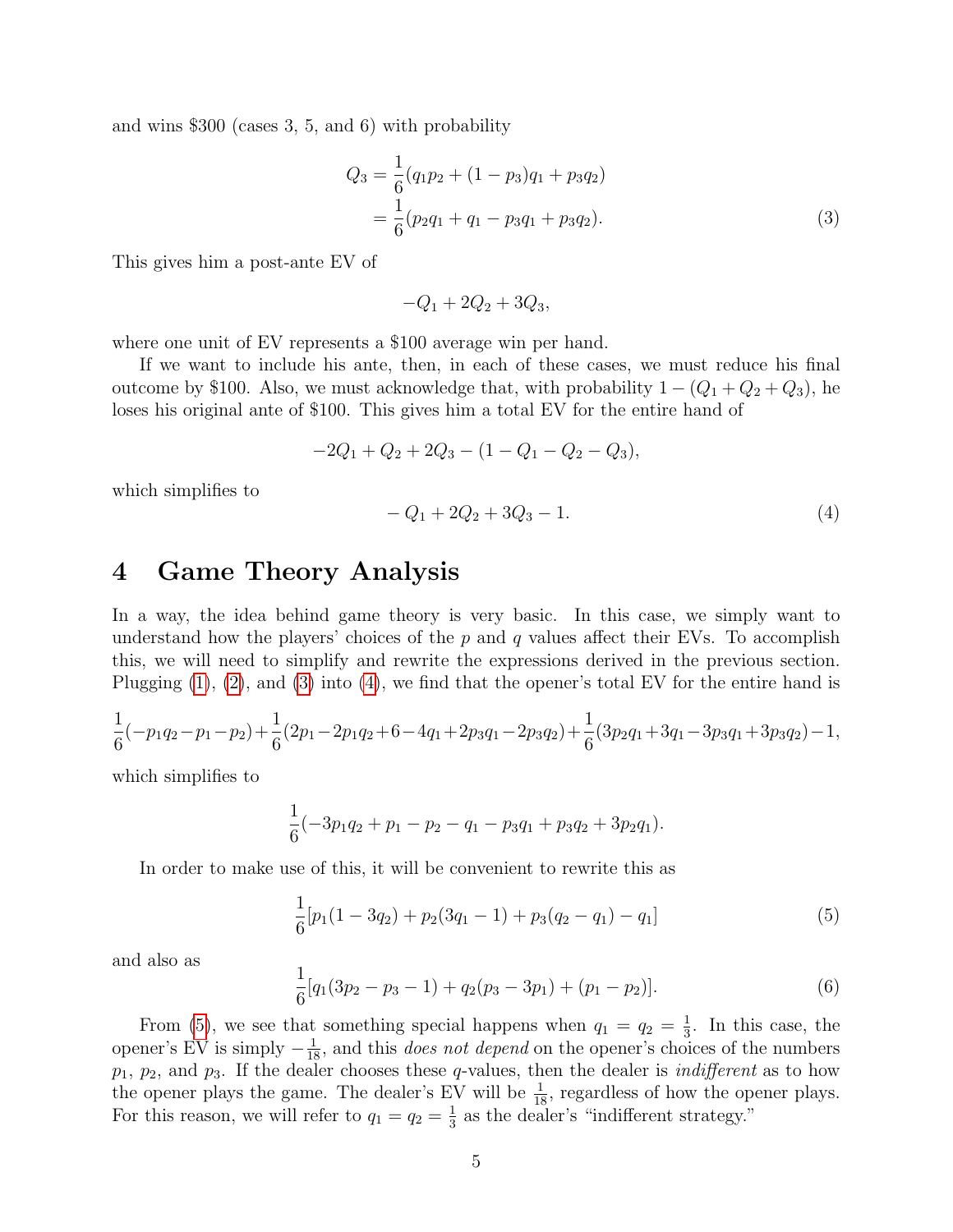If the dealer deviates from the indifferent strategy, then he is making a "mistake" in the sense that the opener (if he can spot the deviation) can increase his EV above  $-\frac{1}{18}$  (and possibly even give himself a positive EV) by choosing the appropriate counter-strategy.

Let us consider some examples. Suppose that the dealer does not bluff enough with the ace, does not call enough with the deuce, and bluffs with the ace more often than he calls with the deuce. In other words, the dealer has chosen a strategy in which  $q_2 < q_1 < \frac{1}{3}$  $\frac{1}{3}$ . In order for the opener to maximize his EV in this case, he should never call with the deuce (since the dealer does not bluff enough), always bluff with the ace (since the dealer does not call enough), and never bet out with the trey (since the dealer will bluff more often than he will call). In other words, the opener should choose the strategy  $p_1 = 1$ ,  $p_2 = 0$ , and  $p_3 = 0$ . From [\(6\)](#page-4-3), we see that the opener's EV will be

$$
\frac{1}{6}[-q_1 - 3q_2 + 1].
$$

Since  $q_2 < q_1 < \frac{1}{3}$  $\frac{1}{3}$ , this EV will always be greater than  $-\frac{1}{18}$ , and may very well be positive. For example, if  $q_2 = \frac{1}{6}$  $\frac{1}{6}$  and  $q_1 = \frac{1}{4}$  $\frac{1}{4}$ , then the opener's EV will be  $\frac{1}{24}$ .

As another example, suppose that the opener is the kind of "passive" player that will never bet out with the trey. The dealer sees this and reasons, as in the introduction, that he should only bluff  $\frac{1}{6}$  of the time. If he does this, then the opener can counter by simply doing nothing! The opener can simply never bet out and never call, unless he has the trey. In other words, the opener chooses the strategy  $p_1 = p_2 = p_3 = 0$ . Referring to [\(5\)](#page-4-2), we see that by doing this, the opener has an EV of  $-\frac{1}{36}$ , which is better for the opener than  $-\frac{1}{18}$ . In fact, if the players alternate positions and the passive player uses the indifferent strategy when he is the dealer, then his EV over every pair of hands will be  $-\frac{1}{36} + \frac{1}{18} = \frac{1}{36}$  and he will be a long term winner.

The point here is that the dealer wants to bluff in a way that puts the opener "on the edge" and makes it difficult for him to decide whether or not he should call. This is why the bluffing frequency should match the pot odds. But no amount of bluffing is going to make it difficult for him to call with a trey. So the bluffing frequency must be targeted at making his decision with the deuce a difficult one. This is accomplished precisely by making  $q_1 = \frac{1}{3}$  $\frac{1}{3}$ .

For one final example, suppose that the dealer has read The Theory of Poker and has decided that he should bluff with the ace  $\frac{1}{3}$  of the time. That is, he chooses  $q_1 = \frac{1}{3}$  $\frac{1}{3}$ . He also knows that, with the deuce, his hand can beat only a bluff. So when the opener bets \$100 into a \$200 pot, the dealer should make the odds 2-to-1 against his folding. That is, he should call twice and fold once. So he decides upon  $q_2 = \frac{2}{3}$  $\frac{2}{3}$ .

By [\(5\)](#page-4-2), we see that the opener's EV is now

$$
\frac{1}{6} \left[ -p_1 + \frac{1}{3}p_3 - \frac{1}{3} \right].
$$

The opener can maximize his EV by choosing  $p_1 = 0$  (never bluffing),  $p_3 = 1$  (always betting with the trey), and doing whatever he likes with the deuce. By doing this, the opener's EV is zero.

In other words, by calling  $\frac{2}{3}$  of the time with the deuce, the dealer has forfeited his  $\frac{1}{18}$ EV advantage, which is his natural advantage due to acting last. If the players take turns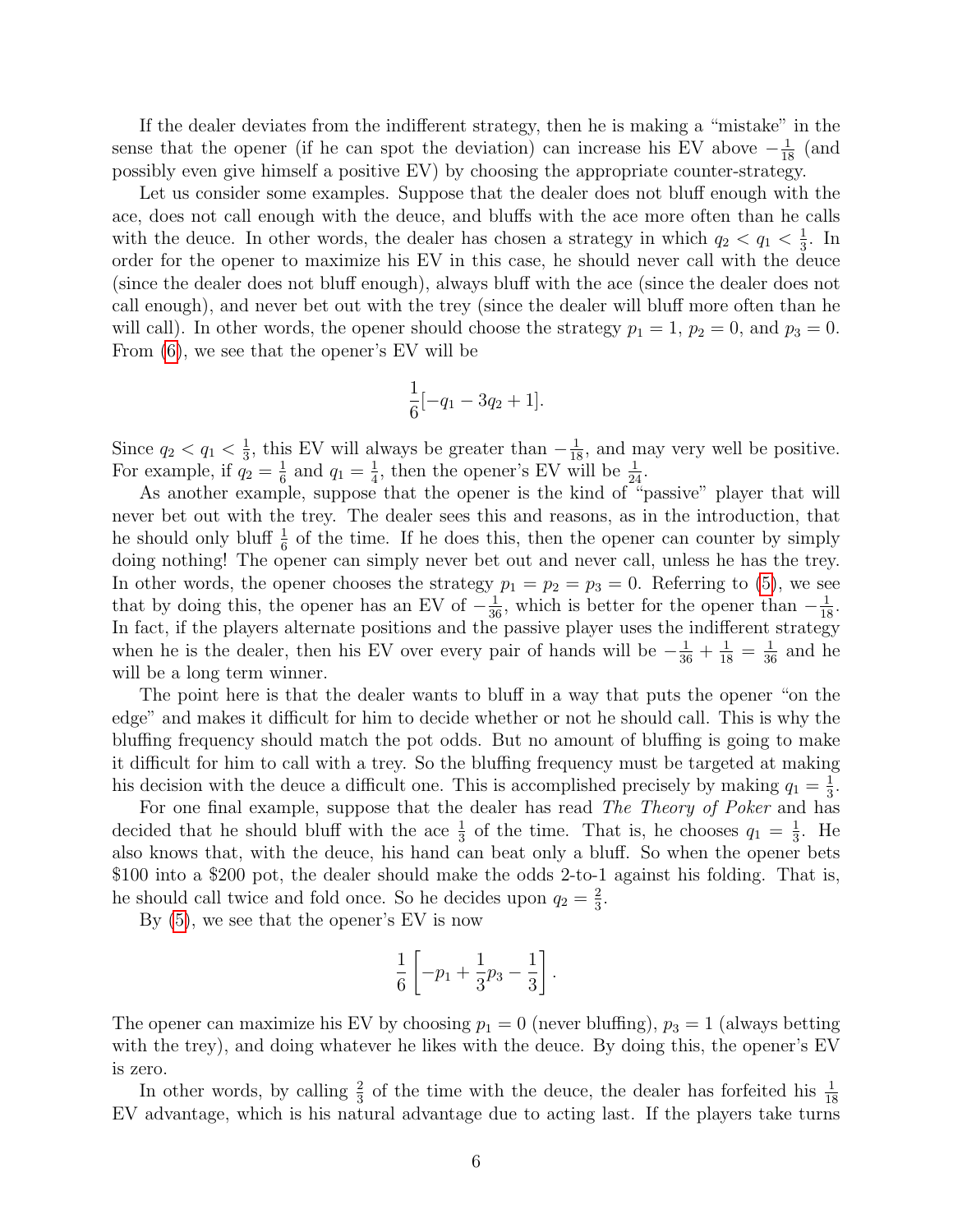being the dealer, he could end up a long term loser by forfeiting this advantage every other hand.

The *only* way for the dealer to prevent the opener from being able to seize back some of this advantage is to play the indifferent strategy,  $q_1 = q_2 = \frac{1}{3}$  $\frac{1}{3}$ . It is for this reason that the indifferent strategy is more commonly referred to as the "optimal" strategy.

As we have seen, in this game it is optimal to call with the deuce  $\frac{1}{3}$  of the time, not  $\frac{2}{3}$ of the time. So is there a flaw in the examples from The Theory of Poker? In fact, there is not. When your opponent bets \$100 into a \$200 pot, you should play in a way that makes the probability you will call  $\frac{2}{3}$ . But it is not the probability that you will call from your perspective which should be  $\frac{2}{3}$ , but the probability from your opponent's perspective. When the opener bets with the ace, he does not know whether the dealer has the deuce or the trey. Half the time, the dealer will have the trey and will automatically call. The other half of the time, the dealer will have the deuce. Of those times, the dealer will call with frequency  $\frac{1}{3}$ . So the probability that the dealer will call, from the opener's perspective, is  $\frac{1}{2} + \frac{1}{2}$  $\frac{1}{2} \cdot \frac{1}{3} = \frac{2}{3}$  $\frac{2}{3}$ .

This phenomenon might be better illustrated if we were using a 4-card deck: one ace, one deuce, one trey, and one four. In that case, what would be the optimal frequency with which you should call a bet with the deuce? Well, that would be related to how frequently you would call a bet with the trey. In order to play optimally, you would have to play the deuce and the trey (and the four as well) in a way which makes the *overall* probability that you will call a bluff  $\frac{2}{3}$ . But this does not mean you would call specifically with the deuce  $\frac{2}{3}$ of the time. In fact, you would probably call much less frequently than that.

# 5 Multiple Optimal Strategies

We just saw that the dealer has a unique optimal strategy,  $q_1 = q_2 = \frac{1}{3}$  $\frac{1}{3}$ . The situation for the opener, however, is different. From  $(6)$ , we see that any set of p-values which satisfies

$$
3p_2 - p_3 - 1 = 0
$$
  

$$
p_3 - 3p_1 = 0
$$

will be an indifferent strategy for the opener and will give him an EV of  $\frac{1}{6}(p_1-p_2)$ , regardless of how the dealer plays. In other words, the opener can choose  $p_3$  arbitrarily, and then choose

$$
p_1 = \frac{1}{3}p_3
$$
  

$$
p_2 = \frac{1}{3}p_3 + \frac{1}{3}.
$$

By doing this, he will assure himself an EV of

$$
\frac{1}{6}\left(\frac{1}{3}p_3 - \left(\frac{1}{3}p_3 + \frac{1}{3}\right)\right) = -\frac{1}{18},
$$

no matter what strategy the dealer selects. In other words, all such strategies are optimal strategies.

For example, choosing  $p_3 = 1$  gives  $p_1 = \frac{1}{3}$  $rac{1}{3}$  and  $p_2 = \frac{2}{3}$  $\frac{2}{3}$ . So always betting out with the trey, bluffing with the ace  $\frac{1}{3}$  of the time, and calling with the deuce  $\frac{2}{3}$  of the time is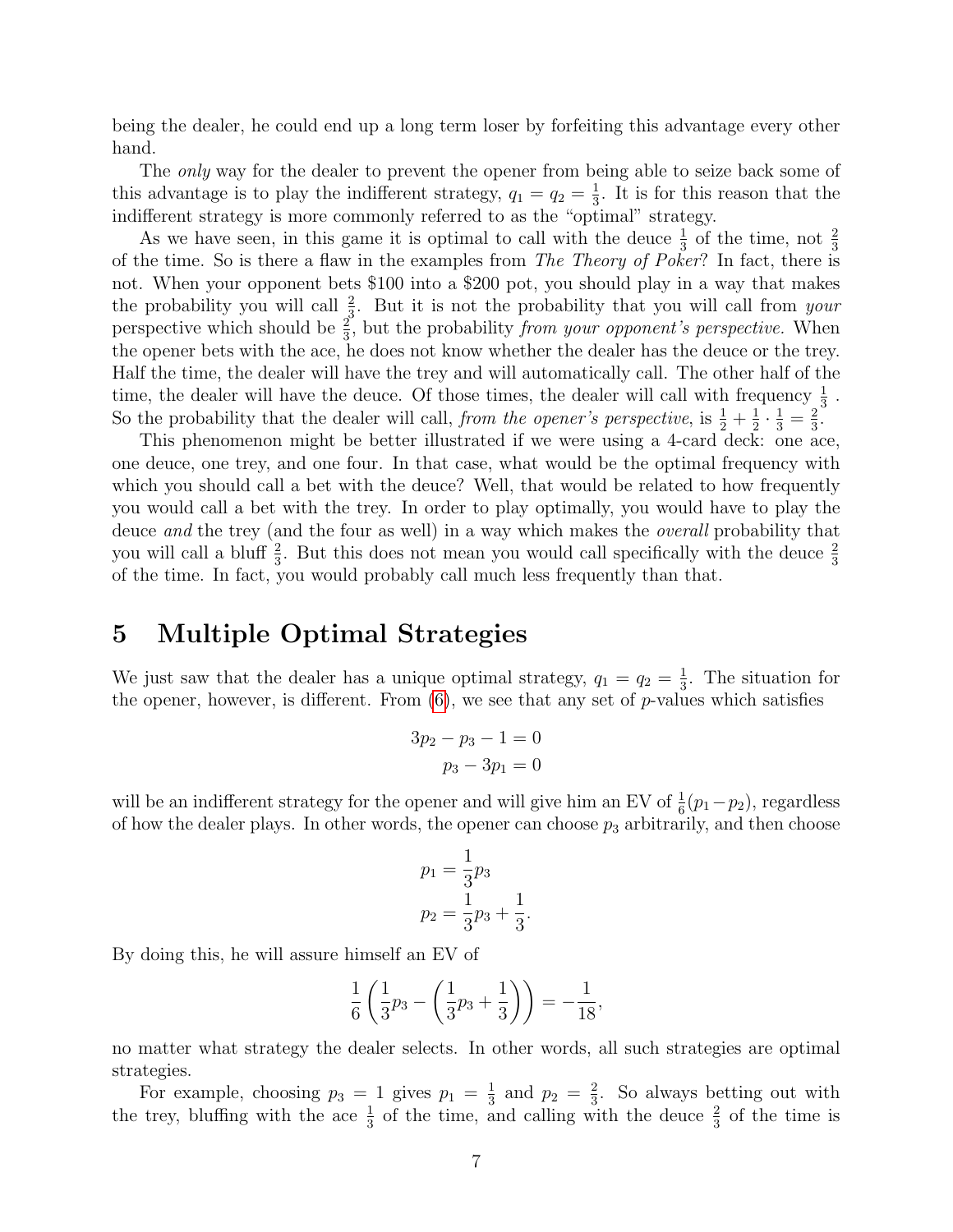an optimal strategy for the opener. On the other hand, choosing  $p_3 = 0$  yields  $p_1 = 0$  and  $p_2 = \frac{1}{3}$  $\frac{1}{3}$ . So it is also optimal for the opener to never bet with the trey, never bluff with the ace, and call with the deuce  $\frac{1}{3}$  of the time. For each different value of  $p_3$  between 0 and 1, there is a different optimal strategy that the opener may employ. As is the nature of optimal strategies, each of these guarantees the opener an EV of  $-\frac{1}{18}$ , regardless of the strategy the dealer chooses. However, if the opener chooses a strategy outside of this group, then the dealer can capitalize on this "mistake."

For example, suppose the opener does not call enough with the deuce; that is,  $p_2 < \frac{1}{3}$  $\frac{1}{3}p_3+\frac{1}{3}$  $\frac{1}{3}$ . By [\(6\)](#page-4-3), we see that the dealer can capitalize on this by choosing  $q_1 = 1$  (always bluffing with the ace). By [\(5\)](#page-4-2), if the dealer chooses  $q_2 = \frac{1}{3}$  $\frac{1}{3}$  (calling  $\frac{1}{3}$  of the time with the deuce), then he nullifies the effect of  $p_1$  on his EV, allowing him to isolate the opener's mistake. With these choices, using [\(5\)](#page-4-2), the opener's EV is

$$
\frac{1}{6}\left[2p_2-\frac{2}{3}p_3-1\right] < \frac{1}{6}\left[2\left(\frac{1}{3}p_3+\frac{1}{3}\right)-\frac{2}{3}p_3-1\right] = -\frac{1}{18}.
$$

#### 6 Paradoxes

Let us return now to the examples in the introduction. Consider the situation where the opener is dealt the deuce and checks. The dealer bets. What is the opener's optimal play? Suppose he has a perfect random number generator and can call with any probability he likes. Which probability is optimal?

As we have seen, any probability  $p_2$  of the form  $\frac{1}{3}p_3 + \frac{1}{3}$  $\frac{1}{3}$  is optimal, provided he bets out with the trey with probability  $p_3$  and bluffs with the ace with probability  $\frac{1}{3}p_3$ . In other words, it will be optimal for the opener to call here with any probability between  $\frac{1}{3}$  and  $\frac{2}{3}$ , provided he plays the ace and trey in a manner which is consistent with that choice.

To some degree, this flies in the face of conventional wisdom. We know the opener's card: the deuce. We know the betting sequence so far: check, bet. We can even know everything there is to know about his opponent's tendencies. That is, we can know the precise values of  $q_1$  and  $q_2$ . And still we do not have enough information to answer the question, "What is the opener's optimal play?" His optimal play depends not only on his cards, the betting, and his opponent. It also depends on how he intends or intended to play in other situations.

This seems very counter-intuitive. A play has either a positive expectation, a negative expectation, or zero expectation. Other hands, at least in our mathematical model, are independent of this one. How can the opener's actions in other hands affect the value of his chosen action in this hand? How could these other actions play any role in determining the best play here?

But therein lies the catch. At no time until now did we ever ask, "What is the best play?" We only asked, "What is the *optimal* play?" So let us now address the *best* play. If we know everything about our opponent, then we know the value of  $q_1$ . Looking at [\(5\)](#page-4-2), if  $q_1 > \frac{1}{3}$  $\frac{1}{3}$ , then the opener maximizes his EV by taking  $p_2 = 1$ . In other words, the best play is to call. If  $q_1 < \frac{1}{3}$  $\frac{1}{3}$ , then the opener maximizes his EV by taking  $p_2 = 0$ . In other words, the *best* play is to fold. If  $q_1 = \frac{1}{3}$  $\frac{1}{3}$ , then [\(5\)](#page-4-2) shows us that it *does not matter* what  $p_2$  is. The opener gets the same EV no matter what frequency he calls with. So all plays are "best" plays.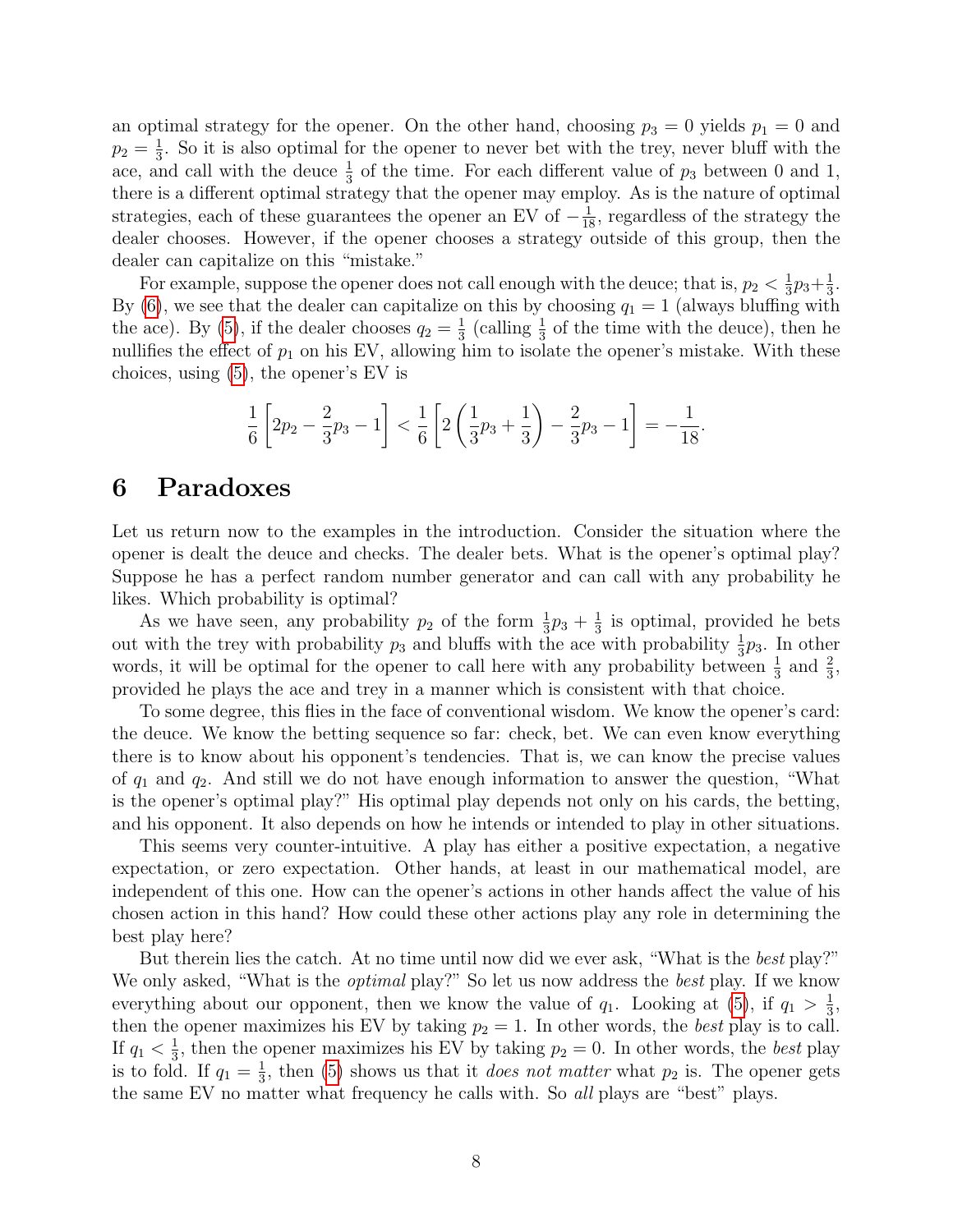We see, then, that there is no contradiction to common sense after all. The best play can in fact be determined from our cards, the betting, and our opponent's tendencies, without having to consider what we will do in other, unrelated situations. But to come to this realization, we must acknowledge the difference between what is "optimal" and what is "best." When your opponent plays optimally, then it doesn't matter what you do. You will always have the same EV, so all plays are "best." But when your opponent does not play optimally, the best play for you – the play which maximizes your expectation – will not be optimal either.

We will return to this idea in a moment, but for now let us move in another direction with this example. For the moment, we will set aside the question of what is best and return to the problem of determining what is optimal. We have seen that, as the dealer, when you hold the deuce and your opponent bets, you should play in a way that gives a  $\frac{2}{3}$  probability that you will call, with the probability calculated from your opponent's perspective. Does the same principle hold for the opener? It seems reasonable to assume that it does. So suppose the opener holds the deuce. He checks and the dealer bets. Since the opener would always call here with the trey, how could it ever be optimal for him to call with the deuce more often than  $\frac{1}{3}$  of the time?

For instance, it would be optimal for the opener to choose

$$
p_3 = 0.9
$$
  $p_1 = 0.3$   $p_2 = 0.3 + \frac{1}{3} = \frac{19}{30}.$ 

In other words, he checks with the trey  $10\%$  of the time, bluffs with the ace  $30\%$  of the time, and calls with the deuce 19 times out of 30. So when the dealer bluffs with the ace, the opener will call every time he has the trey and 19 out of every 30 times that he has the deuce. If he has the trey half the time and the deuce half the time, then he is calling the dealer's bluff 49 times out of 60, which is more than the requisite  $\frac{2}{3}$ . Since the dealer is only getting 2-to-1 odds on his bluff, it seems his bluff has a negative EV. (Out of 60 bluffs, 49 times he loses \$100, and 11 times wins \$200, for a net profit of  $-4900 + 2200 = -2700$ dollars.) Hence, the less frequently the dealer bluffs, the higher his EV. But the opener's strategy is supposed to be optimal. So the dealer's bluffing frequency cannot affect his EV. What went wrong?

The key to resolving this apparent contradiction is to fall back on the phrase, "from your opponent's perspective." From the dealer's perspective, the opener does not have the trey half the time and the deuce half the time. The opener was first to act and he checked. This check gave the dealer information. If the dealer knows the opener's frequencies, then he knows that the opener will check with the trey 10% of the time. So out of every 20 times that the dealer has the ace, the opener will have the deuce 10 times and check all 10 of those times, and he will have the trey 10 times and check only once. So out of 11 checks, he has the deuce 10 times. Therefore, from the dealer's perspective, there is a  $\frac{10}{11}$  probability that the opener has the deuce. If the opener has the deuce, then he will fold  $\overline{t}$  to a bluff 11 times out of 30; that is, with probability  $\frac{11}{30}$ . In other words, from the dealer's perspective, given that the opener checked, he will fold to a bluff  $\frac{10}{11} \cdot \frac{11}{30} = \frac{1}{3}$  $\frac{1}{3}$  of the time, which is exactly what he should be doing.

So using game theory to call a possible bluff is a subtle thing indeed. If your opponent bets \$100 into a \$200 pot, you should play in such a way that he thinks there is a  $\frac{2}{3}$  chance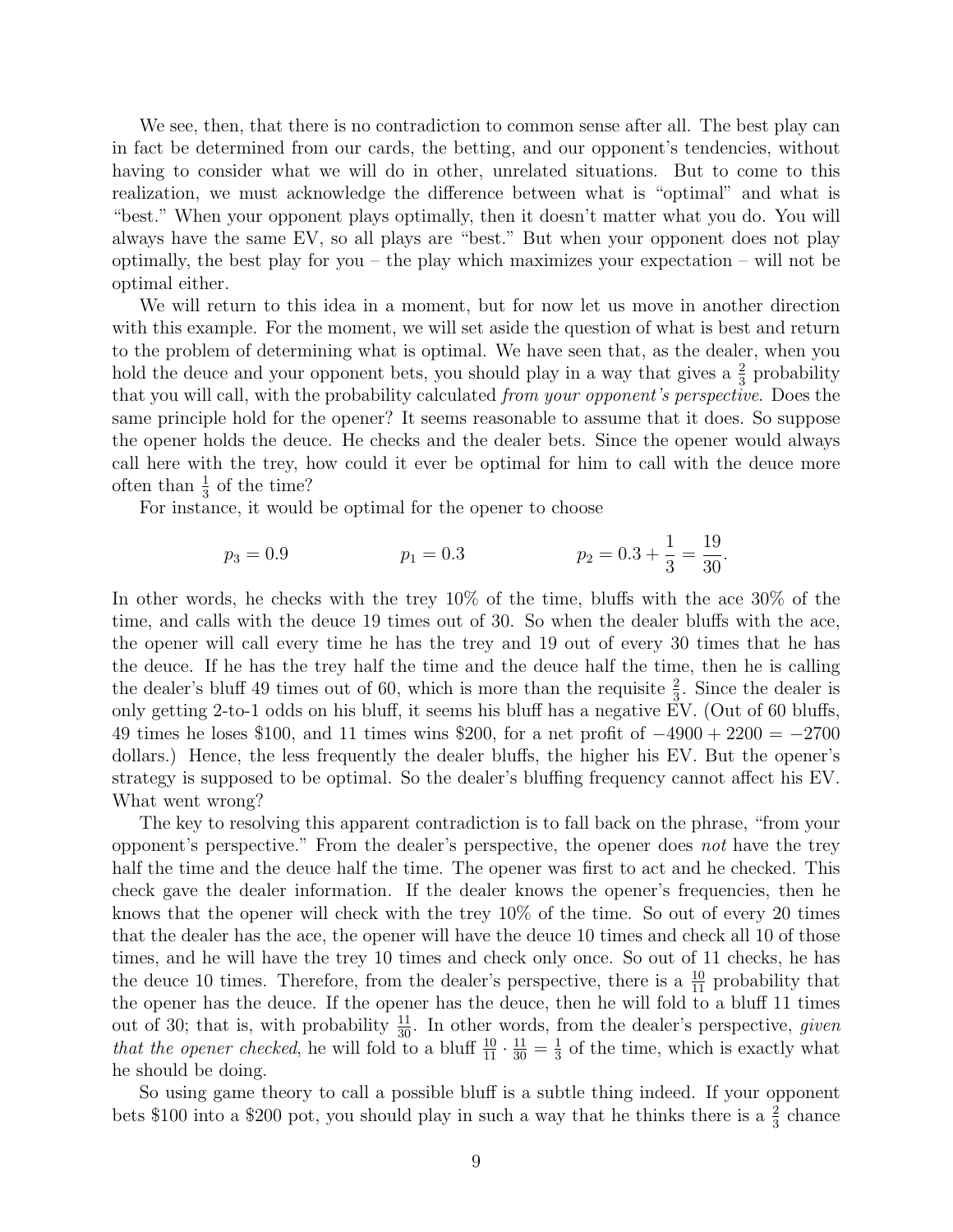you will call. But this does not mean you simply call  $\frac{2}{3}$  of the time with any marginal hand. As we saw before, since your opponent does not know what you have, you need to play all your individual hands in such a way that the *overall* probability you will call is  $\frac{2}{3}$ . And, as this example shows, you must also take into account how the information at your opponent's disposal affects his estimations of the probabilities that you have each of these individual hands.

# 7 How To Win

Perhaps the most important lesson to take from all of this analysis is the following:

#### You cannot win with the optimal strategy.

If you always play the optimal strategy, then as the opener you will have an EV of  $-\frac{1}{18}$  no matter how your opponent plays, and as the dealer you will have an EV of  $\frac{1}{18}$  no matter how your opponent plays. In the long run, you will only be a break-even player. If you use the optimal strategy, your opponent cannot profit through superior play. But he also cannot suffer through inferior play. By playing "optimally" you have created a situation in which your opponent's choices, good or bad, will have no effect on your EV. Clearly, by symmetry, you cannot do this and win. (Unless your opponent lets you always play as the dealer.)

So the object of the game is not to play optimally. It is to spot the times when your opponent is not playing optimally, or even to induce him not to play optimally, to recognize the way in which he is deviating from optimality, and then to choose a non-optimal strategy for yourself which capitalizes on his mistakes. You must play non-optimally in order to win. To capitalize on your opponent's mistakes, you must play in a way that leaves you vulnerable.

For instance, your opponent may be bluffing too much. To capitalize on this, you begin to call more frequently than is optimal. Once you do this, however, your opponent could stop bluffing altogether and take advantage of you. When you realize he has done this, you would start calling much less frequently than is optimal. In this way, you and your opponent's bluffing and calling frequencies would oscillate, sometimes higher than optimal, sometimes lower.

In game theory, an optimal solution is also called an "equilibrium." The idea is that, through this back-and-forth struggle, the players would eventually settle upon the optimal frequencies and reach an equilibrium with one another. While this might be true in certain "real-world" situations (in politics or economics, for example), it is certainly not true in One Card Poker. An "expert" One Card Poker player would rather quit playing altogether than settle for the monotonous compromise of playing a zero EV optimal strategy. A battle between two One Card Poker experts would not be a battle in which both sides played optimally. Such a battle would be a complete waste of time. Rather, it would be a backand-forth struggle like the one described above; a struggle which never slows down and never reaches equilibrium.

The heart of the game is the struggle. Playing optimally erases this struggle. Playing optimally prevents your opponent from taking advantage of you, but it also prevents him from being punished for his mistakes. As such, using game theory to "optimally" bluff or